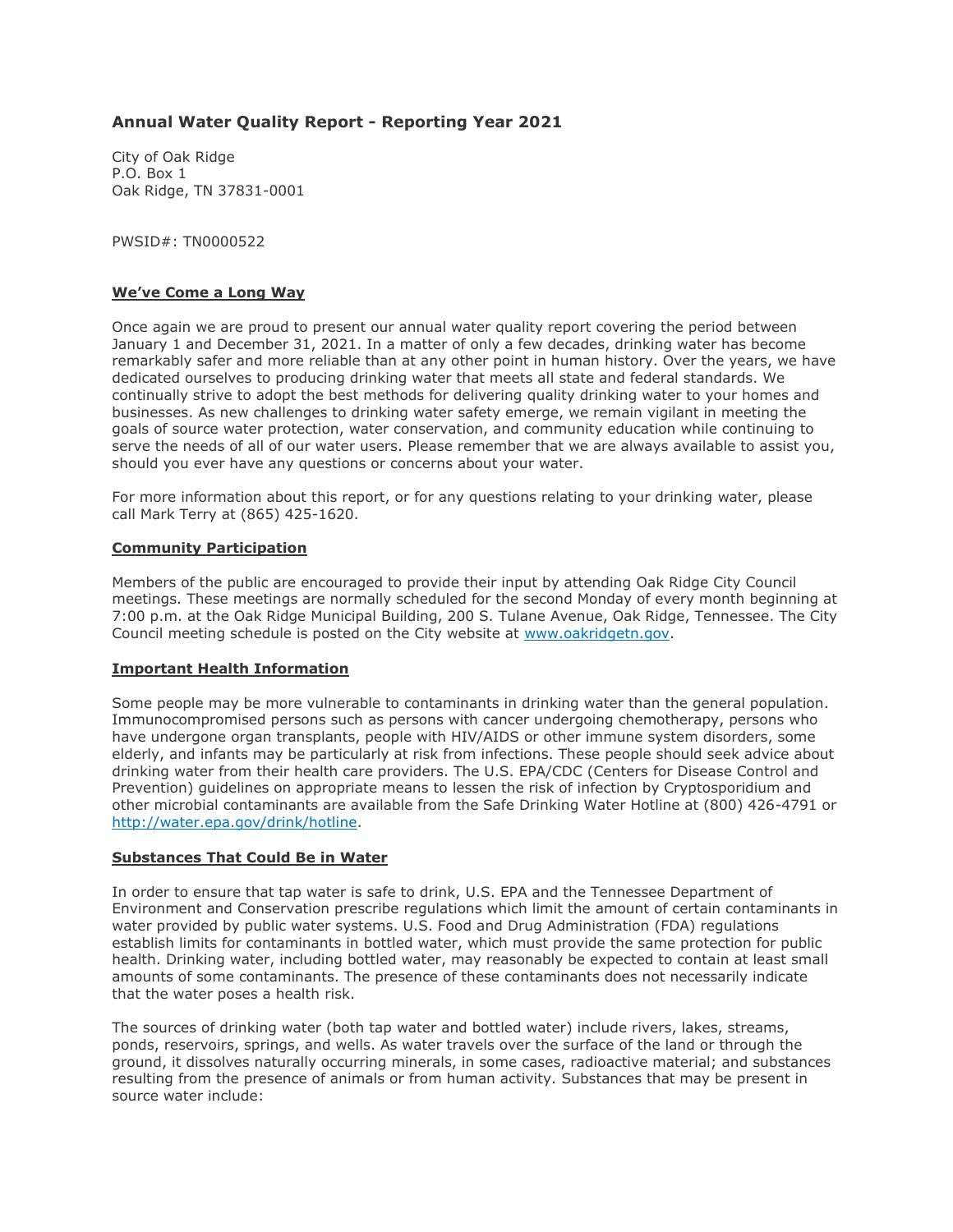**Microbial Contaminants**, such as viruses and bacteria, which may come from sewage treatment plants, septic systems, agricultural livestock operations, or wildlife;

**Inorganic Contaminants**, such as salts and metals, which can be naturally occurring or may result from urban stormwater runoff, industrial or domestic wastewater discharges, oil and gas production, mining, or farming;

**Pesticides and Herbicides**, which may come from a variety of sources such as agriculture, urban stormwater runoff, and residential uses;

**Organic Chemical Contaminants**, including synthetic and volatile organic chemicals, which are byproducts of industrial processes and petroleum production, and may also come from gas stations, urban stormwater runoff, and septic systems;

**Radioactive Contaminants**, which can be naturally occurring or may be the result of oil and gas production and mining activities.

For more information about contaminants and potential health effects, call the U.S. EPA's Safe Drinking Water Hotline at (800) 426-4791.

## **Where Does My Water Come From?**

Our water, which is surface water, comes from Melton Hill Lake. Our goal is to protect our water from contaminants. We are working with the state to determine the vulnerability of our water source to potential contamination. The Tennessee Department of Environment and Conservation (TDEC) has prepared a Source Water Assessment Program (SWAP) Report for the untreated water sources serving this water system. The SWAP Report assesses the susceptibility of untreated water sources to potential contamination. To ensure safe drinking water, all public water systems treat and routinely test their water. Water sources have been rated as reasonably susceptible (high), moderately susceptible (moderate) or slightly susceptible (low) based on geologic factors and human activities in the vicinity of the water source. The Oak Ridge Water System source is rated as reasonably susceptible to potential contamination.

An explanation of Tennessee's Source Water Assessment Program, the Source Water Assessment summaries, the susceptibility scorings, and the overall TDEC report to the U.S. EPA can be viewed online at https://www.tn.gov/environment/program-areas/wr-water-resources/water-quality/sourcewater-assessment.html, or you may contact the Oak Ridge Water System to view a copy of our source water assessment.

#### **Source Water Assessment**

A Source Water Assessment Plan (SWAP) is now available at our office. This plan is an assessment of the delineated area around our listed sources through which contaminants, if present, could migrate and reach our source water. It also includes an inventory of potential sources of contamination within the delineated area, and a determination of the water supply's susceptibility to contamination by the identified potential sources.

#### **Water Treatment Process**

The treatment process consists of the following series of steps. First, raw water is drawn from Melton Hill Lake and receives an oxidant before being pumped to the water treatment plant. The water then goes to a mixing tank where polymer (a coagulant) is added. The addition of this substance coupled with gentle mixing (flocculation) causes small particles to adhere to one another (forming floc); over a relatively short period of time the floc particles become heavy enough to settle into a basin from which sediment is removed. A small amount of chlorine is then added to the settled water to finalize the prefiltration portion of the process. Next, the water is filtered through layers of fine coal and silica sand. As smaller, suspended particles are removed, turbidity disappears and clear water emerges. After filtration, a higher dose of chlorine is added to the water for disinfection purposes. Our water system's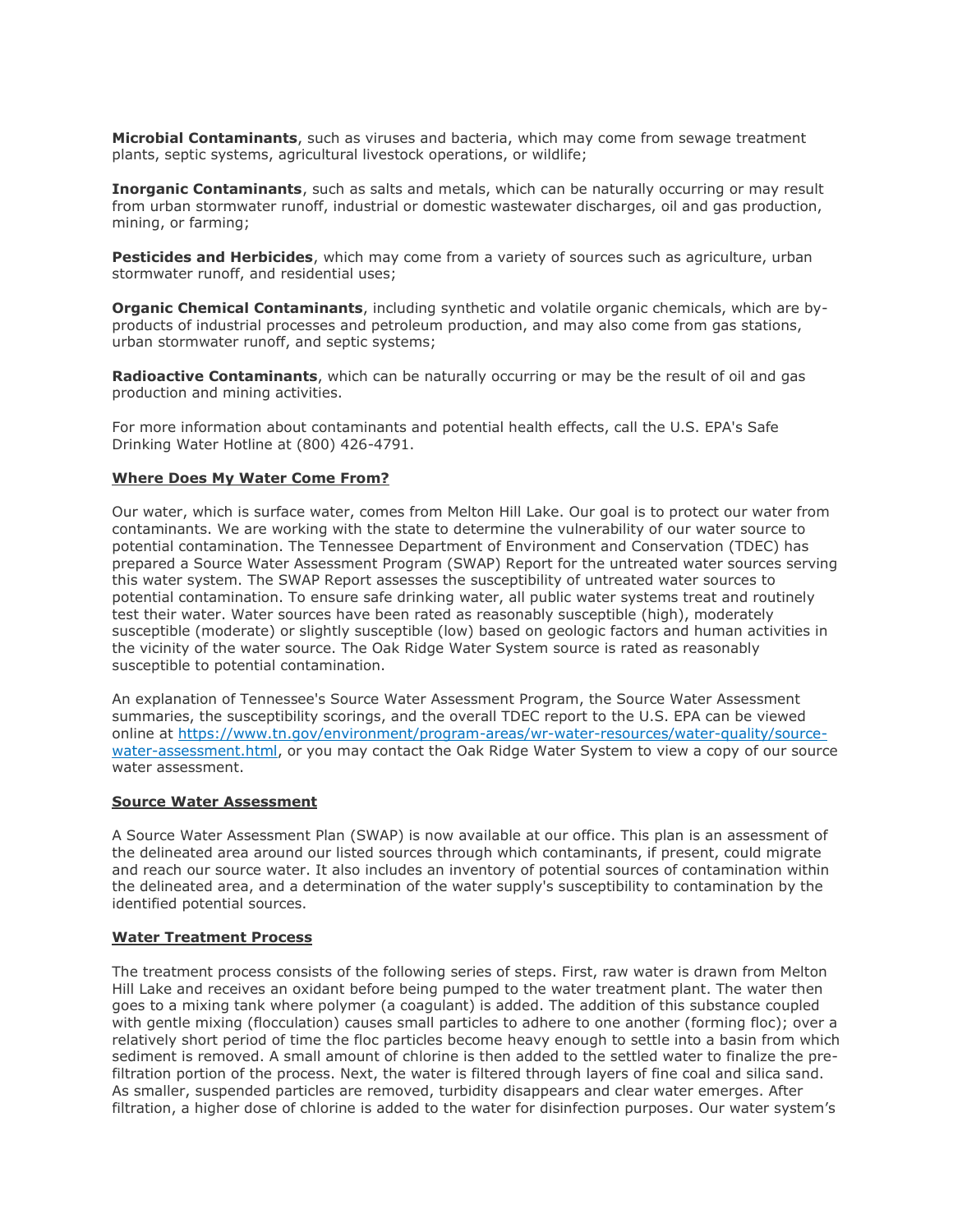operators carefully monitor the amount of chlorine, adding the lowest quantity necessary to protect the safety of your water without compromising taste. Finally, fluoride (used to prevent tooth decay) and a corrosion inhibitor (used to protect distribution system pipes) are added before the water is pumped to sanitized reservoirs, water towers. and into your home or business.

## **Lead in Home Plumbing**

If present, elevated levels of lead can cause serious health problems, especially for pregnant women and young children. Lead in drinking water is primarily from materials and components associated with service lines and home plumbing. The City of Oak Ridge Water System is responsible for providing high-quality drinking water but cannot control the variety of materials used in plumbing components. When your water has been sitting for several hours, you can minimize the potential for lead exposure by flushing your tap for 30 seconds to two minutes before using water for drinking or cooking. If you are concerned about lead in your water, you may wish to have your water tested. Information on lead in drinking water, testing methods, and steps you can take to minimize exposure is available from the Safe Drinking Water Hotline or at http://www.epa.gov/safewater/lead.

### **Water Main Flushing**

Distribution mains (pipes) convey water to homes, businesses, and hydrants in your neighborhood. The water entering distribution mains is of very high quality; however, water quality can deteriorate in areas of the distribution mains over time. Water main flushing is the process of cleaning the interior of water distribution mains by sending a rapid flow of water through the mains.

Flushing maintains water quality in several ways. For example, flushing removes sediments like iron and manganese. Although iron and manganese do not pose health concerns, they can affect the taste, clarity, and color of the water. Additionally, sediments can shield microorganisms from the disinfecting power of chlorine, contributing to the growth of microorganisms within distribution mains. Flushing helps remove stale water and ensures the presence of fresh water with sufficient dissolved oxygen, disinfectant levels, and an acceptable taste and smell.

During flushing operations in your neighborhood, some short-term deterioration of water quality, though uncommon, is possible. You should avoid tap water for household uses at that time. If you do use the tap, allow your cold water to run for a few minutes at full velocity before use and avoid using hot water, to prevent sediment accumulation in your hot water tank.

Please contact us if you have any questions or if you would like more information on our water main flushing schedule.

#### **Test Results**

The City of Oak Ridge Water System water is monitored for many different kinds of contaminants on a very strict sampling schedule. The information below represents only those substances that were detected; our goal is to keep all detects below their respective maximum allowed levels.

The State allows us to monitor for certain substances less than once per year because the concentrations of these substances do not change frequently. In these cases, the most recent sample data are included, along with the year in which the sample was taken.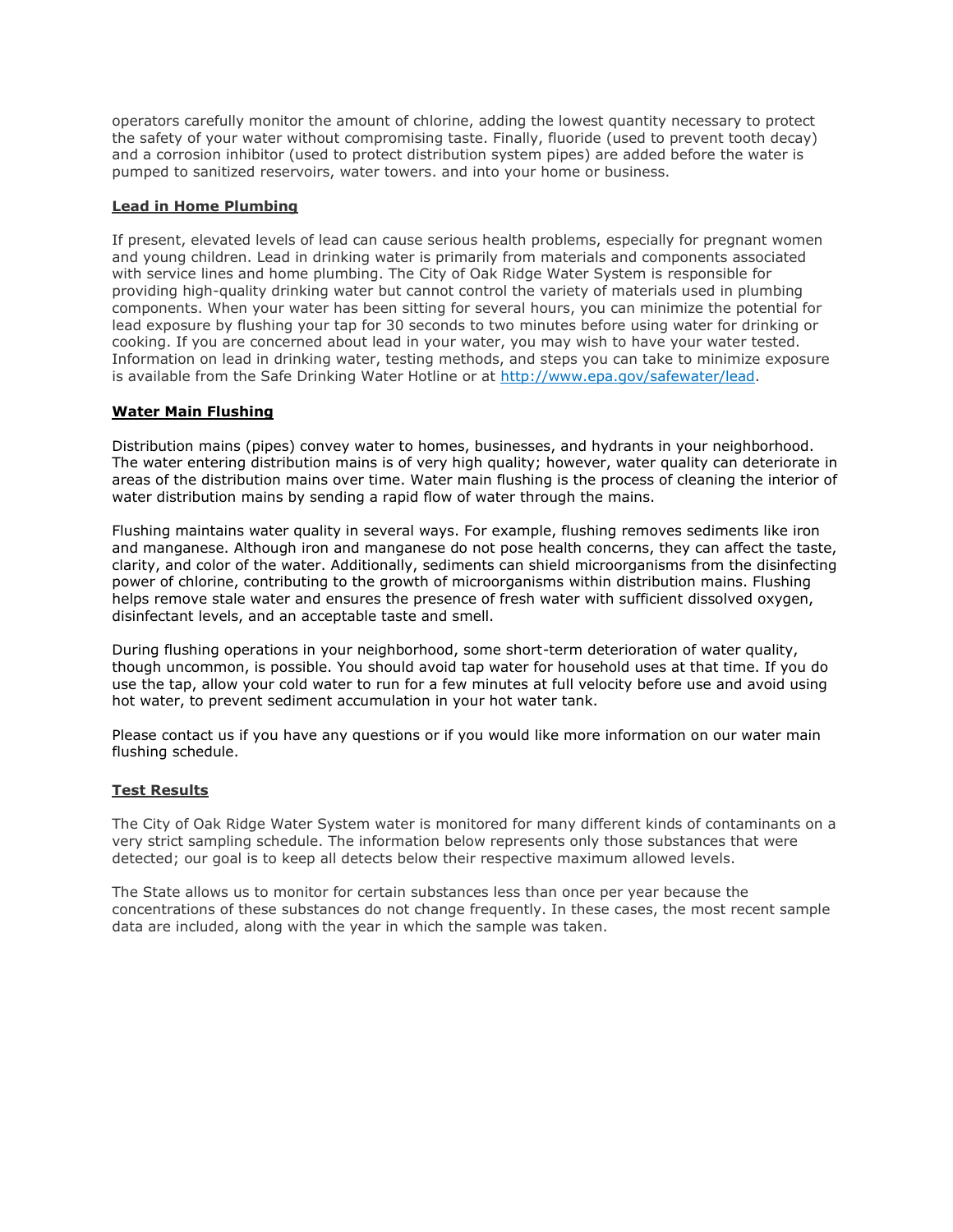# **Regulated Substances**

| <b>Substance</b><br>(Unit of<br>Measurement)                                                  | Year<br>Sampled | <b>MCL</b><br>[MRDL] | <b>MCLG</b><br>[MRDLG] | <b>Amount</b><br><b>Detected</b> | Range<br>(Low-High) | <b>Violation</b> | <b>Typical Source</b>                                                                                                           |
|-----------------------------------------------------------------------------------------------|-----------------|----------------------|------------------------|----------------------------------|---------------------|------------------|---------------------------------------------------------------------------------------------------------------------------------|
| Barium (ppm)                                                                                  | 2020            | $\mathbf{2}$         | $\overline{2}$         | 0.0287                           | N/A                 | No               | Discharge of drilling wastes;<br>discharge from metal refineries;<br>erosion of natural deposits                                |
| Chlorine (ppm)                                                                                | 2021            | $[4]$                | $[4]$                  | 2.27                             | $0.34 - 3.09$       | No               | Water additive used to control<br>microbes                                                                                      |
| Fluoride (ppm)                                                                                | 2021            | 4                    | 4                      | 0.55                             | $0.49 - 0.60$       | <b>No</b>        | Erosion of natural deposits run-<br>off from fertilizer and aluminum<br>factories; water additive that<br>promotes strong teeth |
| <b>Haloacetic</b><br>Acids [HAAs]<br><b>Stage II DBPs</b><br>(ppb)                            | 2021            | 60                   | N/A                    | 34                               | $23 - 42$           | No               | By-product of drinking water<br>disinfection                                                                                    |
| Nitrate (ppm)                                                                                 | 2021            | 10                   | 10                     | 0.245                            | N/A                 | No               | Run-off from fertilizer use;<br>leaching from septic tanks or<br>sewers; erosion of natural<br>deposits                         |
| <b>Total Coliform</b><br><b>Bacteria (RTCT</b><br>after April 1,<br>2016) positive<br>samples | 2021            | TΤ                   | 0                      | 0                                | N/A                 | No               | Naturally present in the<br>environment                                                                                         |
| <b>Total Organic</b><br>Carbon (TOC)<br>$(ppm)$ 1                                             | 2021            | TΤ                   | TΤ                     | 0.306                            | $0.78 - 0.93$       | No.              | Naturally present in the<br>environment                                                                                         |
| <b>Turbidity</b><br>(NTU) 2, 3                                                                | 2021            | TΤ                   | N/A                    | 0.07                             | $0.02 - 0.07$       | No               | Soil run-off                                                                                                                    |
| <b>Total</b><br><b>Trihalomethanes</b><br>[TTHMs] Stage II<br><b>DBPs</b><br>(ppb)            | 2021            | 80                   | N/A                    | 49                               | $35 - 55$           | No               | By-product of drinking water<br>disinfection                                                                                    |

**1 Our System met the treatment technique (TT) for Total Organic Carbon removal with 30.6% removal (25% required).**

**2 Turbidity is a measure of the cloudiness of water. It is monitored because it is a good indicator of the effectiveness of the filtration process.**

**3 Our system met the treatment technique (TT) for turbidity with 100% of monthly samples below the limit of 0.3 NTU.**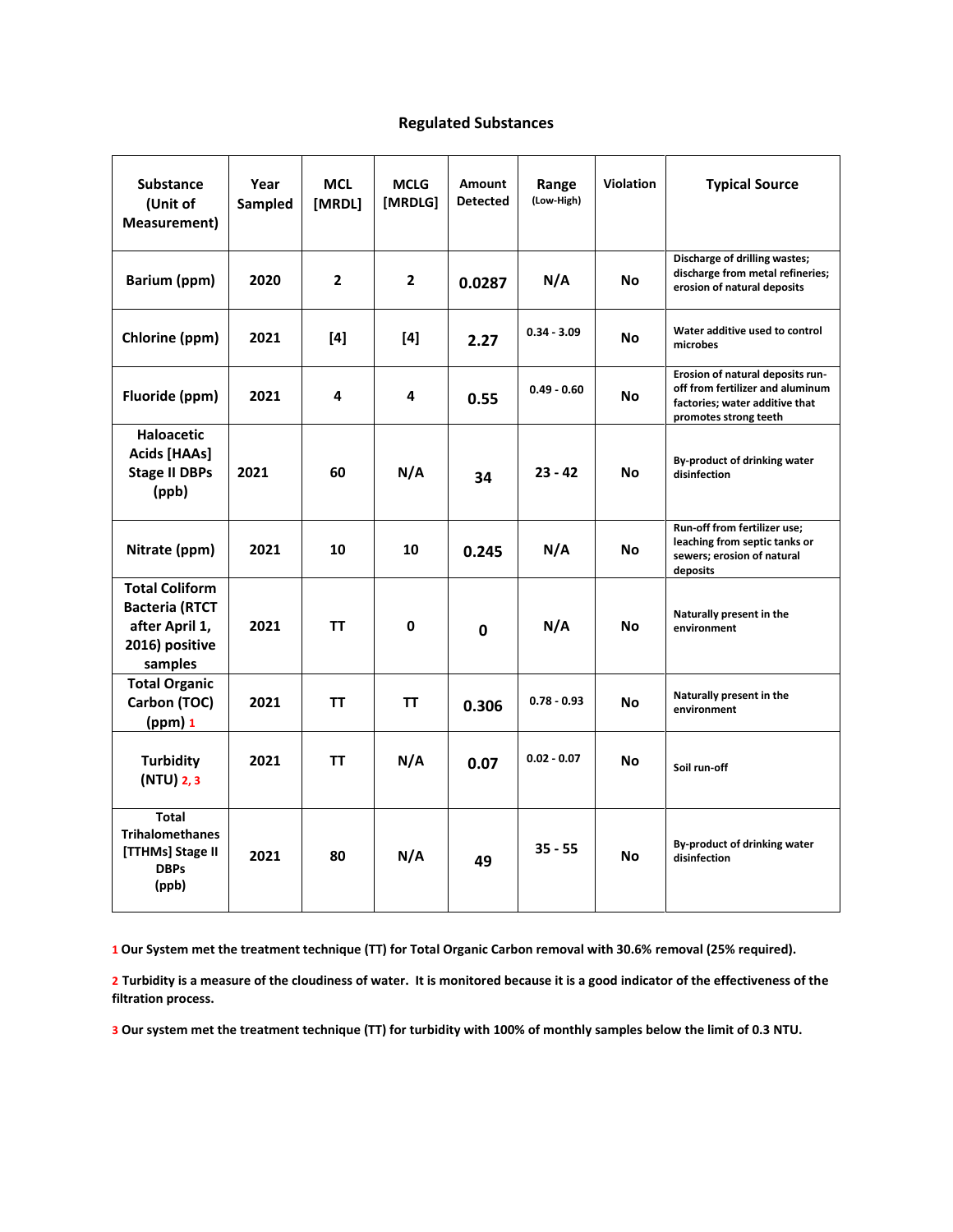### **Lead and Copper**

| <b>Substance</b><br>(Unit of<br>Measurement) | Year<br>Sampled | <b>Action</b><br>Level (AL) | <b>MCLG</b> | <b>Amount Detected</b><br>(90 <sup>th</sup> Percentile) | <b>Sites Above</b><br><b>AL/Total Sites</b> | Violation | <b>Typical Source</b>                                                               |
|----------------------------------------------|-----------------|-----------------------------|-------------|---------------------------------------------------------|---------------------------------------------|-----------|-------------------------------------------------------------------------------------|
| Lead (ppb)                                   | 2021            | 15                          | 0           | 2.51                                                    | $0/30*$                                     | No        | <b>Corrosion of</b><br>household pumping<br>systems; erosion of<br>natural deposits |
| Copper (ppm)                                 | 2021            | 1.3                         | $\mathbf 0$ | 0.12                                                    | $0/30*$                                     | No        | <b>Corrosion of</b><br>household pumping<br>systems; erosion of<br>natural deposits |

**Tap water samples were collected for lead and copper analyses from samples sites throughout the community**

*\* During the most recent round of lead and copper testing, 0 of 30 households sampled contained concentrations exceeding the action level.*

| <b>Substance</b><br>(Unit of<br>Measure)        | Year<br>Sampled | <b>SMCL</b>  | <b>MCLG</b> | Amount<br><b>Detected</b> | Range<br>(Low-Hight) | Violation | <b>Typical Source</b>                                                               |
|-------------------------------------------------|-----------------|--------------|-------------|---------------------------|----------------------|-----------|-------------------------------------------------------------------------------------|
| Sulfate (ppm)                                   | 2020            | 250          | N/A         | 18.5                      | N/A                  | <b>No</b> | Run-off/leaching of<br>natural deposits;<br>industrial wastes                       |
| Zinc (ppm)                                      | 2020            | 5            | N/A         | 0.605                     | N/A                  | <b>No</b> | Run-off/leaching of<br>natural deposits;<br>industrial wastes                       |
| Sodium (ppm)                                    | 2021            | N/A          | N/A         | 9.23                      | N/A                  | Nο        | <b>Erosion of natural</b><br>deposits; used in some<br>water treatment<br>processes |
| Aluminum (ppm)                                  | 2020            | $0.05 - 0.2$ | N/A         | 0.068                     | N/A                  | <b>No</b> | Run-off/leaching of<br>natural deposits                                             |
| Chloride (ppm)                                  | 2020            | 250          | N/A         | 8.57                      | N/A                  | Nο        | Run-off/leaching of<br>natural deposits;<br>industrial wastes                       |
| <b>Total Dissolved</b><br>Solids [TDS]<br>(ppm) | 2020            | 500          | N/A         | 156                       | N/A                  | <b>No</b> | Run-off/leaching of<br>natural deposits;<br>industrial and<br>agricultural wastes   |

# **Unregulated Substances** *\*\**

*\*\* Unregulated contaminants are those for which EPA has not established drinking water standards. The purpose of unregulated contaminant monitoring is to assist EPA in determining the occurrence of unregulated contaminants in drinking water and whether future regulation is warranted. For additional information call the Safe Drinking Water Hotline at (865) 426-4791.*